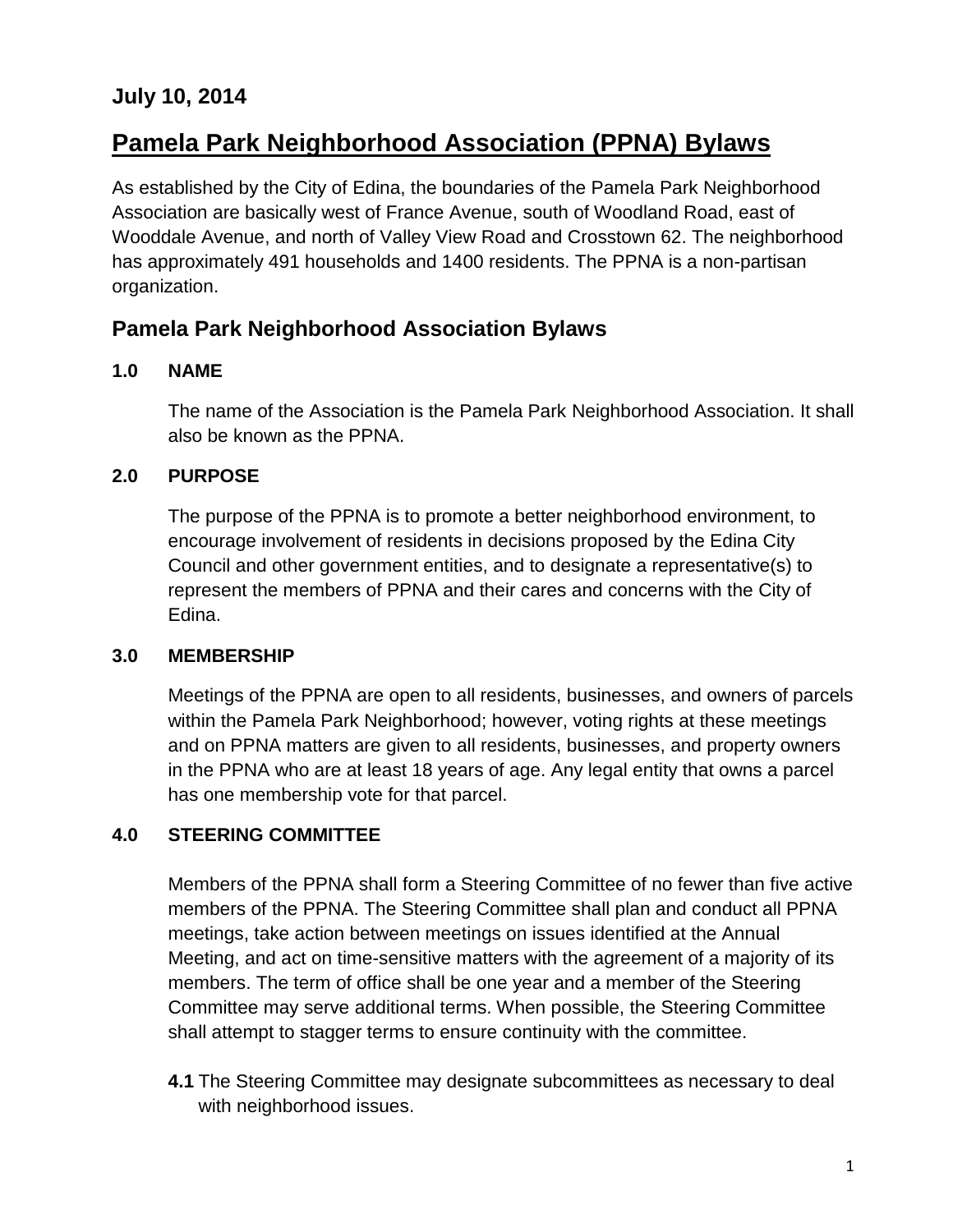**4.2** The Steering Committee shall designate one of its members as Secretary to keep minutes of its meetings and all meetings of the PPNA, and shall make such minutes available to PPNA members at the Annual Meeting or upon request.

#### **5.0 ANNUAL MEETING**

An annual meeting of the PPNA shall be held at a time in October or November to be determined by the Steering Committee. Notice of the date and time shall be emailed, delivered, and/or mailed to each resident in the Pamela Park neighborhood no fewer than two weeks before the meeting. The business of the Annual Meeting shall be the formation of a Steering Committee, discussion of neighborhood issues, and planning of other neighborhood events.

- **5.1** The Annual Meeting shall be held at the Edina City Hall, unless otherwise determined by the Steering Committee. Any change in the location of the Annual Meeting shall be communicated to all residents pursuant to Section 5.0.
- **5.2** General or special meetings of the PPNA may be called by the Steering Committee, with notice given in writing, by email, or by telephone to all PPNA members. The Steering Committee will attempt to give at least 1 week notice when possible.

## **6.0 VOTING**

All actions taken by the PPNA shall be by majority vote of those members present at a meeting. Voting by proxy is not allowed. There are no minimum quorums.

## **7.0 REMOVAL FROM STEERING COMMITTEE**

A Steering Committee member may be removed from office if 4/5 of the Steering Committee votes to remove such member. Upon removal, a new member shall be recruited by the Steering Committee and will serve the remainder of the vacant Steering Committee member's term.

## **8.0 USE OF THE PPNA NAME**

The PPNA name may not be used in connection with a solicitation for a donation, whether financial or in-kind, or be used in connection with another group/organization/event without prior approval of the PPNA Steering Committee.

#### **9.0 FLYER CREATION AND DELIVERY**